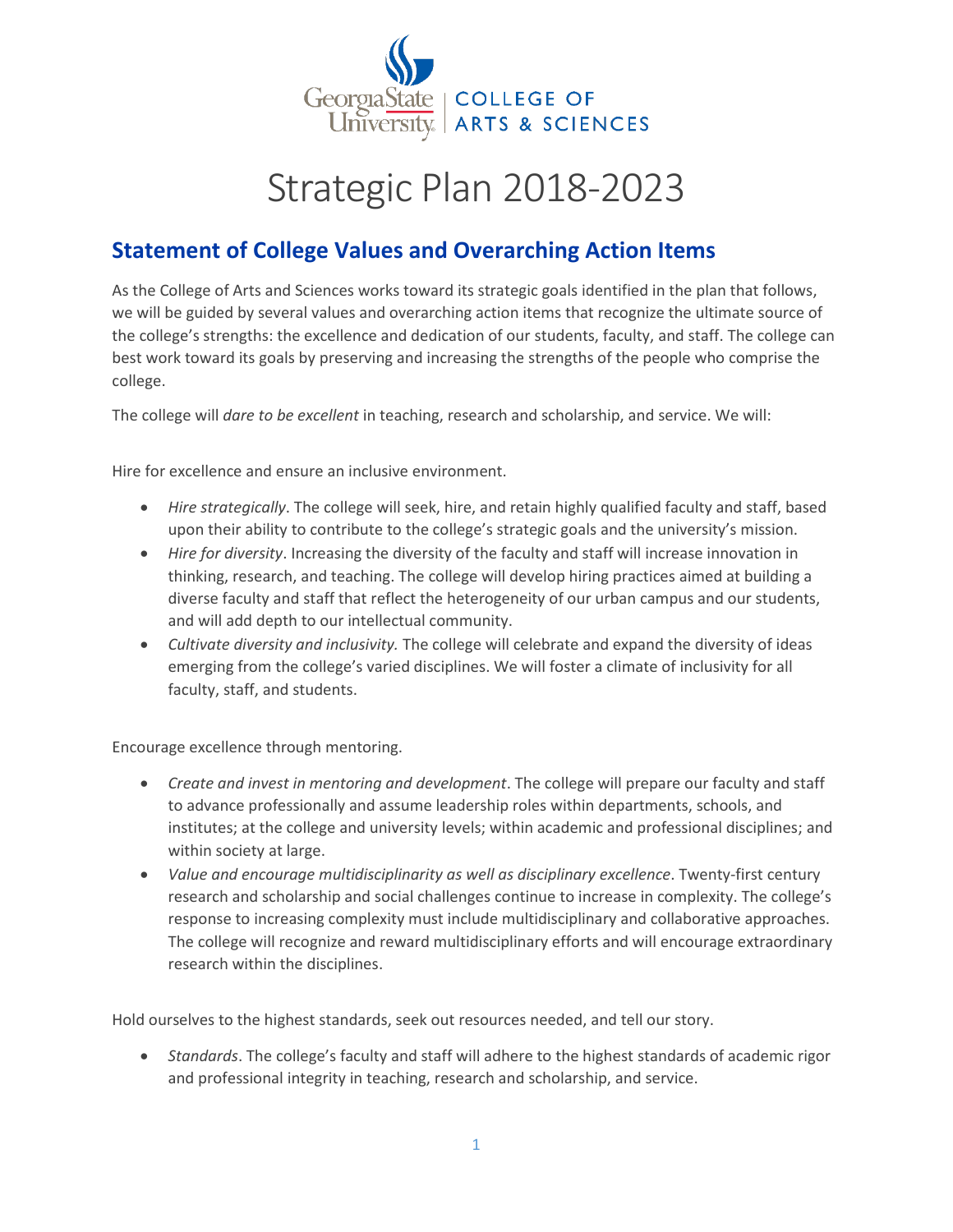- *Cultivate transparency.* The college will make informed decisions by setting and monitoring progress indicators, publicizing our progress, and consulting broadly with faculty and staff. The college will allocate existing resources strategically and fairly based upon measurable achievement, demonstrated need, and significance for the college's core mission.
- *Allocate resources*. The college will allocate resources to increase faculty and staff productivity in serving the needs of the college and furthering its mission.
- *Obtain new resources.* The college will seek new sources of financial support for college and departmental priorities through external fundraising and internal opportunities.
- *Communicate effectively*. Internally and externally, the college will publicize our efforts and accomplishments as we pursue our educational, social, research, and scholarly missions.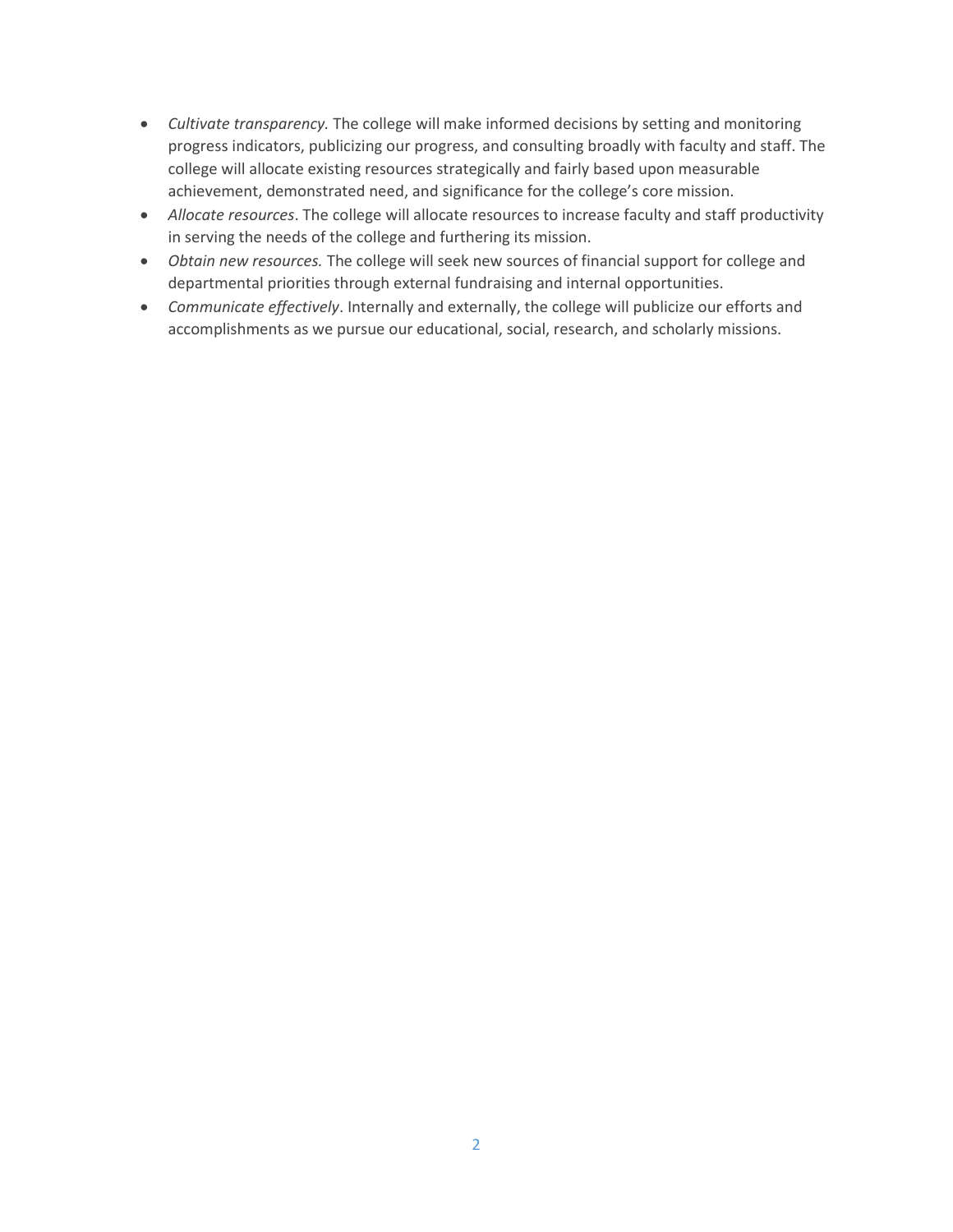### **Strategic Plan: Executive Summary**

The College of Arts and Sciences seeks to fulfill the mission of Georgia State University as it relates to disciplines in the humanities, social and behavioral sciences, and natural and computational sciences. The college and its faculty, staff, and students educate leaders in these broad fields, and make discoveries and create new knowledge that advances our understanding of the world we inhabit and the grand challenges that we face. The goals listed below support the goals of the university strategic plan.

#### **GOAL 1 Create curricula, academic experiences, and pedagogies that maximize academic and career success for undergraduate students**

**Initiative 1.1:** Prepare students for current and future workforce needs through focused career advisement at each academic stage. Embed career awareness training within and across each major. Formalize and highlight career competencies (e.g., critical thinking and problem solving, oral and written communication, digital technology, teamwork and collaboration, leadership, and global and intercultural fluency) within each degree program, and infuse career competencies within degree programs where they do not exist. Pursue partnerships with local and regional employers. Engage with employers to communicate the value of a liberal arts and sciences education and the breadth of competencies and strengths our graduates add to the workforce.

**Initiative 1.2:** Expand active learning opportunities through signature experiences and engagement with extra- and co-curricular programs within or beyond the university.

**Initiative 1.3:** Improve graduation rates while maintaining academic rigor.

#### **GOAL 2 Strengthen and grow distinctive graduate and professional programs that assure development of the next generation of researchers and societal leaders**

**Initiative 2.1:** Enhance the quality of our graduate programs through recruitment of high quality students, improved mentoring, time to completion, and job placement, informed by nationally recognized best practices.

**Initiative 2.2:** Prepare graduate students for the full breadth of careers they will pursue, and establish a culture that embraces career diversity in Arts and Sciences graduate programs. Develop innovative, flexible master's and graduate certificate programs that have clear ties to academia, business, government, industry, healthcare, and non-profit sectors, and are designed to meet market needs.

**Initiative 2.3:** Assess current graduate student funding models across the college in order to optimize use of funds for graduate students and develop a comprehensive graduate funding policy.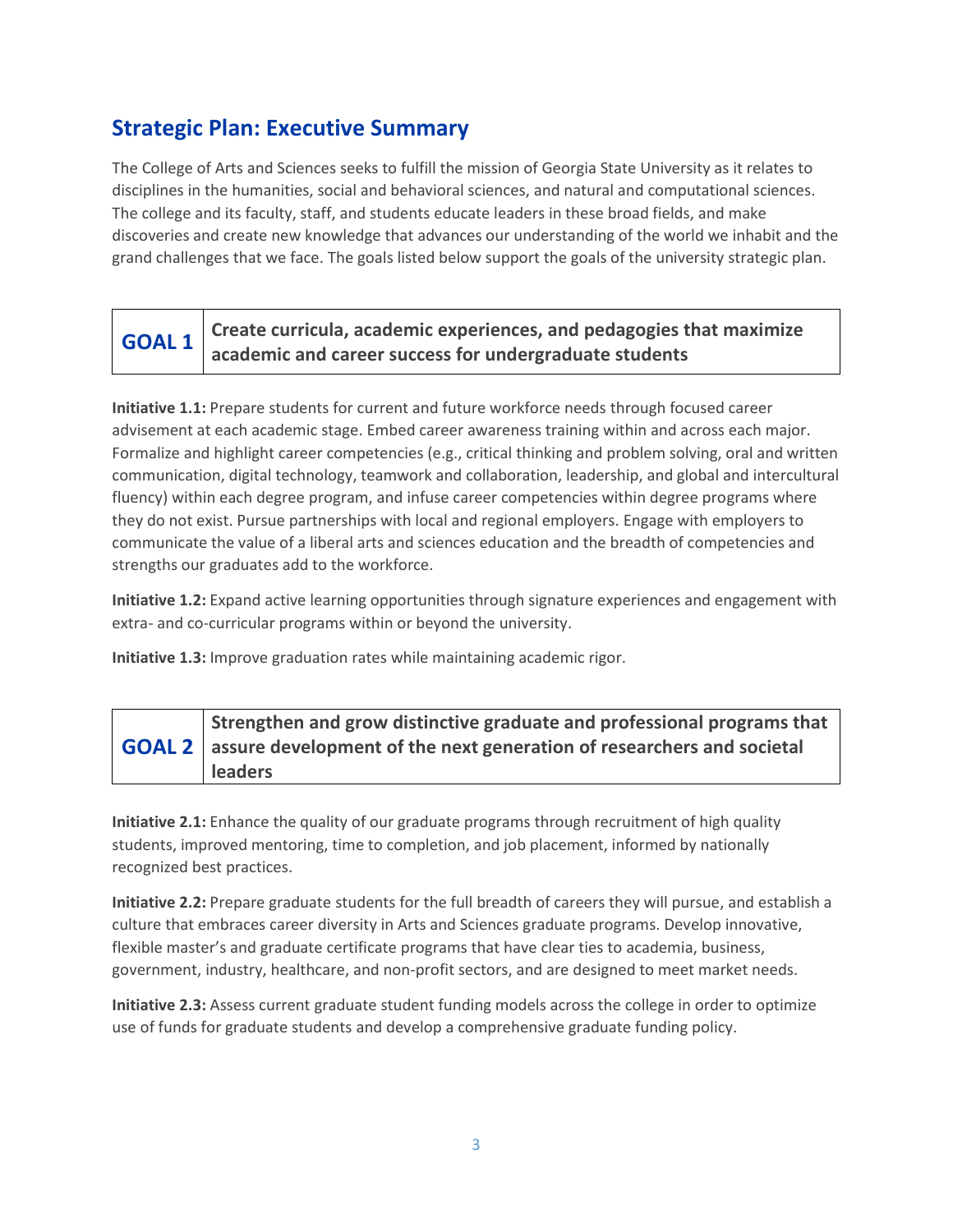| <b>GOAL 3</b>   Increase impactful research |  |
|---------------------------------------------|--|
|---------------------------------------------|--|

**Initiative 3.1:** Provide an environment that stimulates research productivity, including discipline-based, multidisciplinary, and collaborative research in the areas of university research strengths.

**Initiative 3.2:** Increase external grant and fellowship funding, meeting the university's annual target for the college, subject to ongoing external funding constraints.

**Initiative 3.3:** Strengthen research administration and infrastructure to support the research needs of the faculty.

**Initiative 3.4:** Raise the profile of our research and scholarship through enhanced communication and recognition of excellence.

| <b>GOAL 4</b> Address the complex challenges of cities |
|--------------------------------------------------------|
|                                                        |

**Initiative 4.1:** Support multidisciplinary research on cities and the quality of urban life.

**Initiative 4.2:** Increase opportunities for students to engage in urban-related learning experiences.

**Initiative 4.3:** Be a trusted and sought-after partner in Atlanta and other cities in the U.S. and internationally.

|  | $\bigcap_{n=1}^{\infty}$ Increase global and international research, learning experiences, and outreach |
|--|---------------------------------------------------------------------------------------------------------|
|  |                                                                                                         |

**Initiative 5.1:** Encourage and support global and globally-focused multidisciplinary research.

**Initiative 5.2:** Increase opportunities for students to engage in globally-oriented learning experiences, including study abroad and international exchanges.

**Initiative 5.3:** Increase global engagement and outreach to bring Georgia State to the world and the world to Georgia State.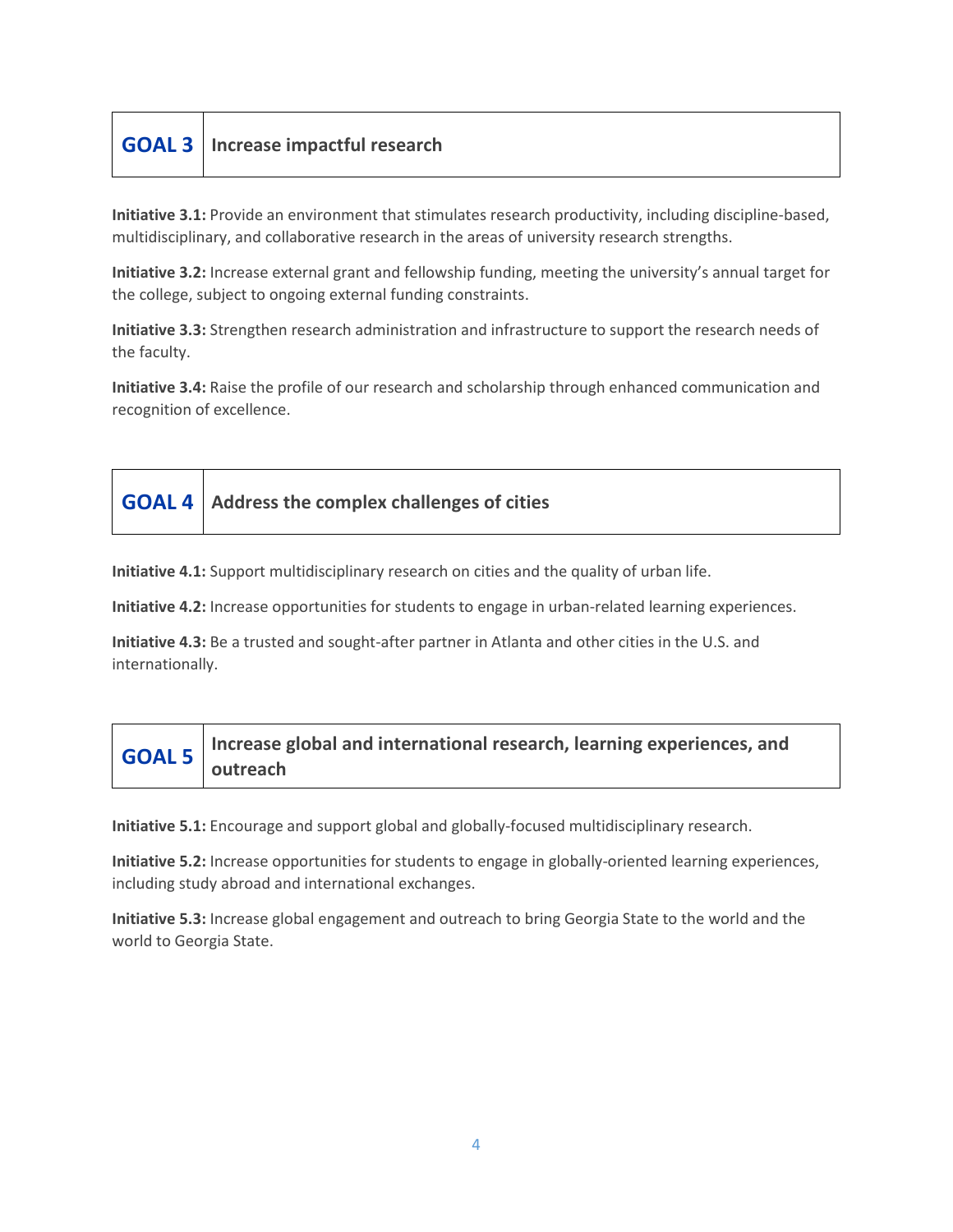### **From Plan to Action**

By themselves, these five goals are *aspirations*. Achieving our goals requires translating aspirations into action. The remainder of this document outlines the specific action steps that will implement each initiative within each goal.

|  | Create curricula, academic experiences, and pedagogies that maximize |
|--|----------------------------------------------------------------------|
|  | <b>GOAL 1</b> Create curriculu, www.com.                             |

A major strength of the college is the diversity of its student body. Students are heterogeneous with respect to race, ethnicity, socio-economic status, first-generation status, disabilities, age, and more. The national recognition Georgia State has earned for closing achievement gaps inspires us to focus on making continued gains in academic success: increasing graduation rates and decreasing the time to complete a bachelor's degree. The college's strategic plan adds a critical dimension of career planning and technological competency that is necessary to prepare students for the current and future workforce. We will develop the initiatives below in partnership with the Center for Excellence in Teaching and Learning (CETL), Career Services, and advisement, as well as with corporate partners and potential employers in the Atlanta region.

**Initiative 1.1**: Prepare students for current and future workforce needs through focused career advisement at each academic stage. Embed career awareness training within and across each major. Formalize and highlight career competencies (e.g., critical thinking and problem solving, oral and written communication, digital technology, teamwork and collaboration, leadership, and global and intercultural fluency) within each degree program, and infuse career competencies within degree programs where they do not exist. Pursue partnerships with local and regional employers. Engage with employers to communicate the value of a liberal arts and sciences education and the breadth of competencies and strengths our graduates add to the workforce.

Action 1.1.1: Dedicate a senior leadership position in the college focused on cultivating external relationships and integrating workforce needs with individual degree programs and curricula to prepare students for successful careers. Form a Career Advisory Council of employers in the region to advise college departments and leadership on desired workforce career and technological skills.

Action 1.1.2: Assess the current state of career preparation in each major and develop a comprehensive plan to highlight existing opportunities to develop career readiness competencies and infuse career preparation into each curriculum, consistent with the university's Quality Enhancement Plan (QEP). Develop and offer discipline-specific careerrelated training and education opportunities; identify faculty and staff liaisons throughout the college to serve as leaders and resources for career-readiness initiatives.

Action 1.1.3: Ensure that advisement includes career planning and graduate education preparation for all undergraduate students in the college. Increase efforts to recruit and train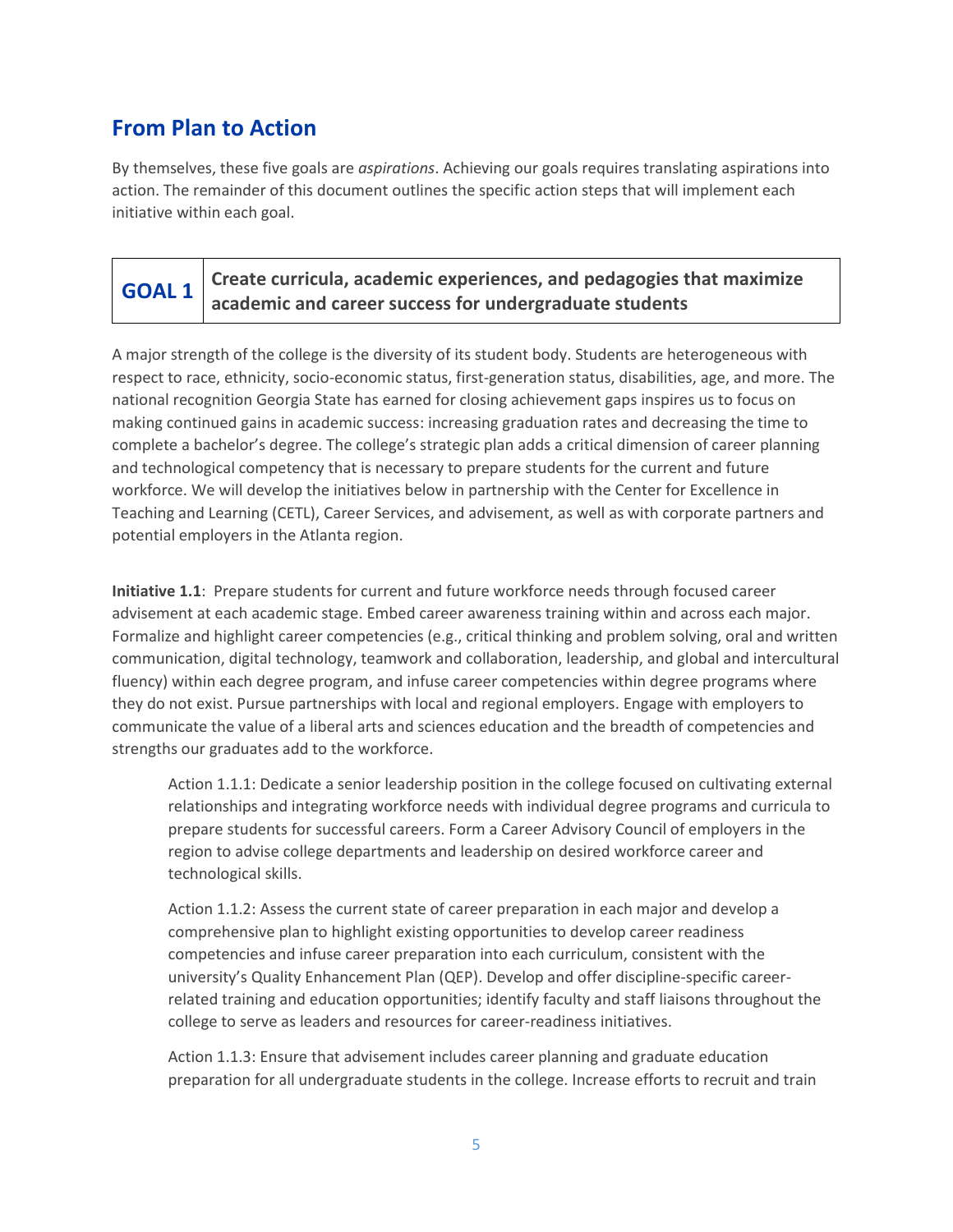faculty and other role models to provide career mentoring, particularly for first-generation and underrepresented minority students.

Action 1.1.4: Develop and implement a comprehensive plan for building minors, certificates, and/or degree concentrations designed to meet career competencies, as identified through consultation with the Career Advisory Council.

**Initiative 1.2**: Expand active learning opportunities through signature experiences and engagement with extra- and co-curricular programs within or beyond the university.

Action 1.2.1: Ensure that all students have the opportunity to engage in research, internships, service learning, international exchanges, domestic field schools, and other signature experiences.

Action 1.2.2: Develop and disseminate training and support materials to advisors on the breadth of academic opportunities available to students across the college. Encourage advisors to guide students to appropriate signature experience and extra/co-curricular options through deliberate, major-specific, career-related opportunities as they progress in the major.

**Initiative 1.3**: Improve graduation rates while maintaining academic rigor.

Action 1.3.1: Encourage and incentivize pedagogical innovation through training and collaboration, taking into account workload demands of innovation and professional review policies.

Action 1.3.2: Target courses with high DFW rates, particularly those in high enrollment and gateway courses, for course redesign and transformation.

Action 1.3.3: Partner with CETL to provide faculty with the skills and training needed to develop high quality and accessible online and hybrid courses, including the design and implementation of well-validated rubrics for evaluating online and hybrid courses.

#### **Measuring Progress**

M 1.A: Career competencies identified and integrated within and across each major.

M 1.B: Increase percentage of students using online portfolios and other means to convey career readiness.

M 1.C: Increase number of students in signature experiences.

M 1.D: Decrease DFW rates in high enrollment, gateway, and language courses.

M 1.E: Increase graduation rates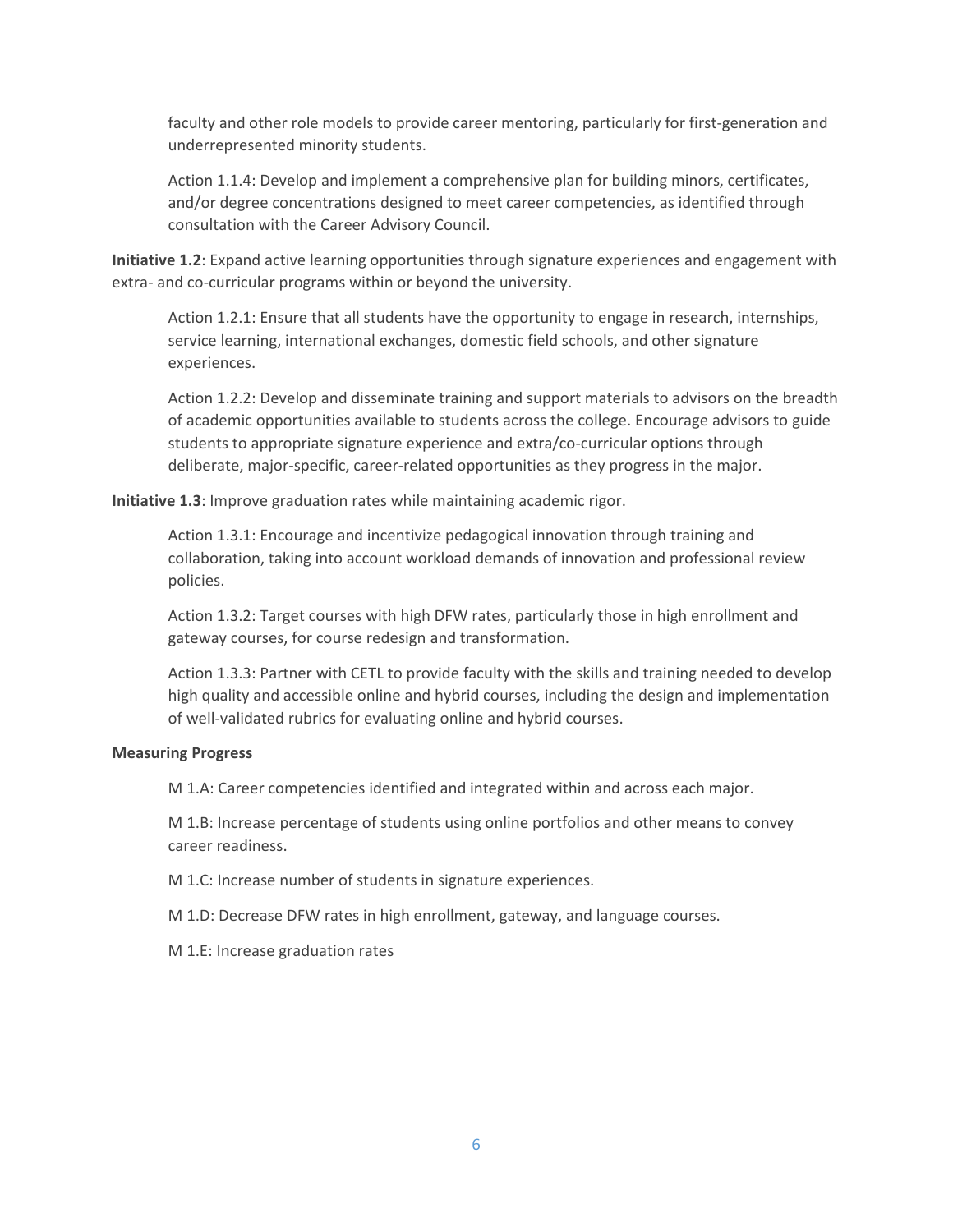| Strengthen and grow distinctive graduate and professional programs that             |
|-------------------------------------------------------------------------------------|
| <b>GOAL 2</b> assure development of the next generation of researchers and societal |
| <b>leaders</b>                                                                      |

Graduate education is a hallmark of an R1 (Doctoral University: Highest Research Activity) institution. Discipline rankings and healthy research funding depend upon high-quality graduate programs and graduate training at both the masters and doctoral levels. Our ability to meet the graduate and professional needs of the Atlanta region and beyond depends upon understanding and meeting the graduate training needs of academia, but also regional business, industry, healthcare, government agencies, and non-profits.

**Initiative 2.1:** Enhance the quality of our graduate programs through recruitment of high quality students, improved mentoring, time to completion, and job placement, informed by nationally recognized best practices.

Action 2.1.1: Create program profiles and dashboard data summarizing indicators of program quality; publish them on each program's website. The college will monitor program quality indicators and use them in strategic resourcing and Academic Program Reviews. Meet national discipline standards for time to degree and other indicators.

Action 2.1.2: In collaboration with the college Graduate Student Services office, task departments with generating graduate program plans and projections for graduate student recruitment, progression, completion, and outcomes. The Graduate Student Services office will implement an electronic system for monitoring degree progression milestones for all graduate programs in the college.

Action 2.1.3: Develop program-level plans for advising and mentoring graduate students, using nationally-accepted best practices in advising and mentoring. Implement the use of individual development plans (IDPs) to help students plan their graduate careers and reach their professional and career goals. Create college-level training opportunities and resource materials that include training on multicultural competence and mentoring diverse student populations.

**Initiative 2.2:** Prepare graduate students for the full breadth of careers they will pursue, and establish a culture that embraces career diversity in Arts and Sciences graduate programs. Develop innovative, flexible master's and graduate certificate programs that have clear ties to academia, business, government, industry, healthcare, and non-profit sectors, and are designed to meet market needs.

Action 2.2.1: Dedicate a senior leadership position in the college focused on cultivating external relationships and integrating workforce needs with individual degree programs and curricula to prepare students for successful careers within and outside of academia. Form a Career Advisory Council of employers in the region to advise college departments and leadership on desired workforce career and technological skills.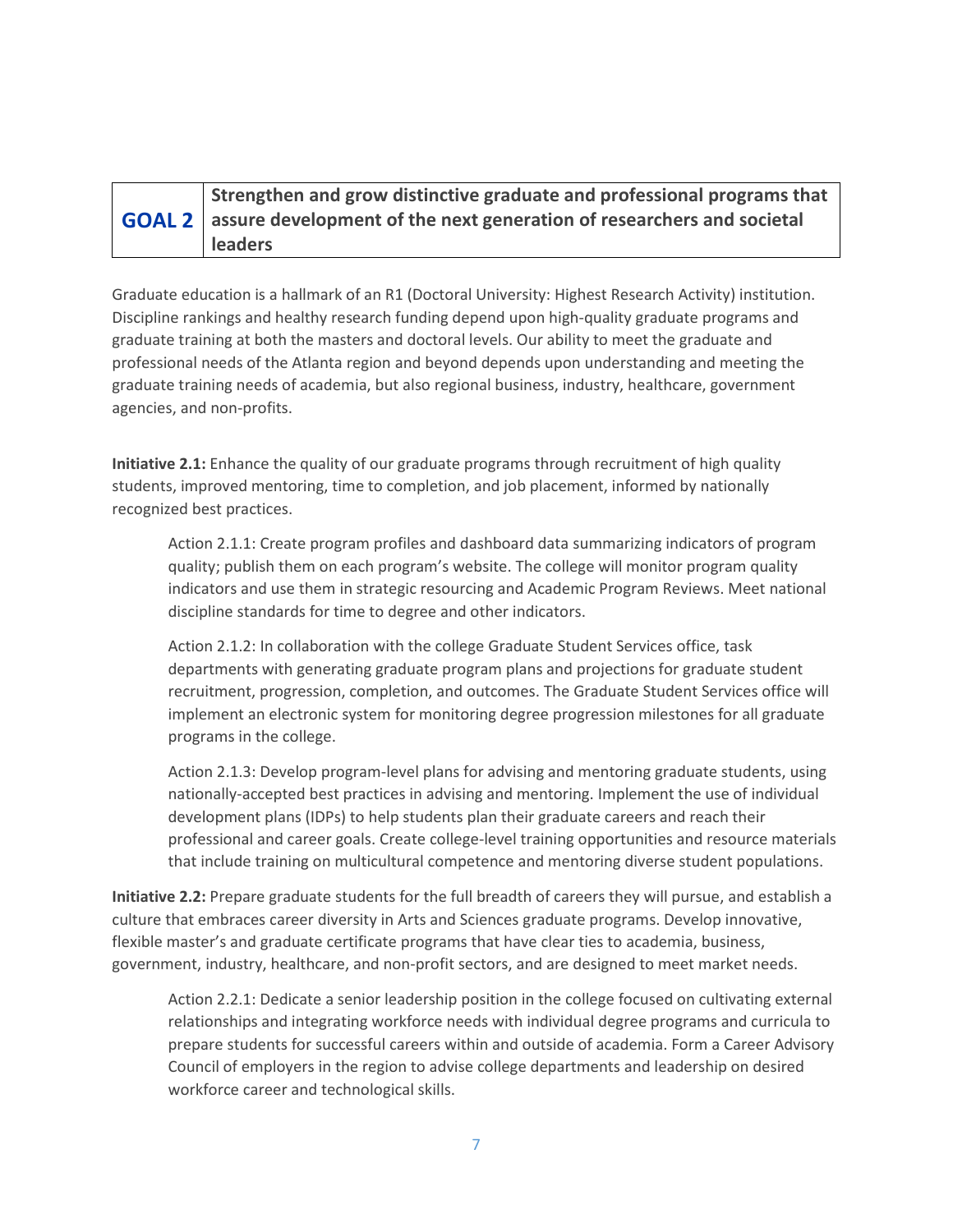Action 2.2.2: Use analysis of academic and other workforce needs to determine viable opportunities for innovative graduate program development.

Action 2.2.3: Encourage and incentivize programmatic and pedagogical innovation through training and collaboration, taking into account workload demands and professional review policies.

Action 2.2.4: In collaboration with Associate Provost for Graduate Programs, CETL, Career Services, and newly-formed Career Advisory Council (as defined above), assess market trends and define career competencies that will provide essential professional skills and create new career opportunities for graduate students.

**Initiative 2.3:** Assess current graduate student funding models across the college in order to optimize use of funds for graduate students and develop a comprehensive graduate funding policy.

Action 2.3.1: Create and charge a college-level task force to assess graduate student funding in every unit in order to capture uniform, reproducible data at the student, program, and college levels. Develop annual budget worksheets on a common template that track graduate student funding.

Action 2.3.2: Develop and implement best practices and policy recommendations on workload, stipend amounts, time limits on funding, possible GTA and GRA compensation minima, and targets for increasing external funding for graduate students.

#### **Measuring Progress**

M 2.A: Create and publish Program Profiles in every department; every department and institute has specific targets for recruitment, progress to degree, time to degree, and placement of graduates.

M 2.B: Increase number of faculty trained on best practices in graduate student mentoring.

M 2.C: Increase number of professionally-oriented master's and certificate programs.

M 2.D: Graduate funding model created and policies for funding implemented.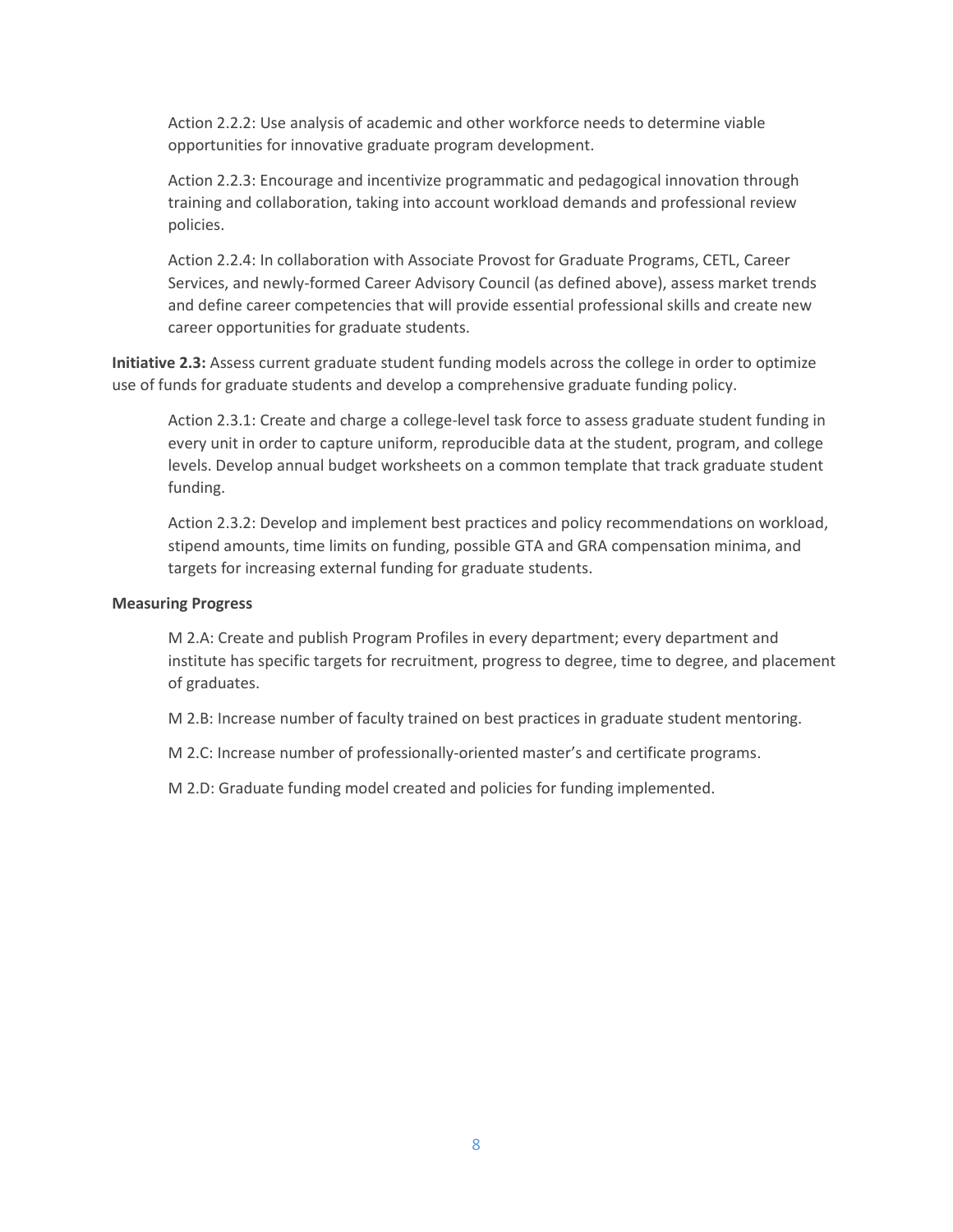### **GOAL 3 Increase impactful research**

The university's strategic plan calls for Georgia State to become a leading research university addressing the most challenging issues of the 21<sup>st</sup> Century. The college recognizes and embraces its responsibility in helping the university meet its research goal. The college seeks to build an inclusive and collaborative environment that expands research productivity and promotes faculty and student research that will achieve global distinction and recognition for success in addressing fundamental and societal issues. Research and scholarship in the college spans the fields of humanities, social and behavioral sciences, computational and natural sciences. We will value and support research and scholarly contributions across all fields of inquiry. The college's goal: to make discoveries that will expand knowledge and will positively impact our global and local societies.

**Initiative 3.1**: Provide an environment that stimulates research productivity, including discipline-based, multidisciplinary, and collaborative research in the areas of university research strengths.

Action 3.1.1: Strive for a healthy balance of research faculty at all ranks of tenure and promotion.

Action 3.1.2: Establish research productivity metrics at the unit level that reflect disciplinespecific standards and current and future funding opportunities.

Action 3.1.3: Launch pilot research mentoring program at the college level and support departments in establishing unit-level mentoring programs that will guide new investigators and other faculty in setting and meeting their research productivity and funding goals as well as the standards of tenure and promotion.

Action 3.1.4: Create a college development plan that prioritizes the establishment of endowed professorships and chairs and will raise funds that support faculty research initiatives.

**Initiative 3.2:** Increase external grant and fellowship funding, meeting the university's annual target for the college, subject to ongoing external funding constraints.

Action 3.2.1: Incentivize grant applications through seed funding or course releases. Assess the return-on-investment of seed research programs.

Action 3.2.2: Develop college-wide strategy to enable faculty to take advantage of the diversity of available funding streams, including individual PI grants, multi-investigator grants, program projects, team awards, center grants, instrumentation grants, research fellowships, external contracts, corporate funding, and commercialization of translational research.

Action 3.2.3: Develop a strategy to provide grant-writing support. Connect faculty and students with internal and external experts to help review and focus grant applications; assemble mock review panels at various levels.

Action 3.2.4: Pursue systematic approach for successful nomination of faculty for national honorific awards and recognitions.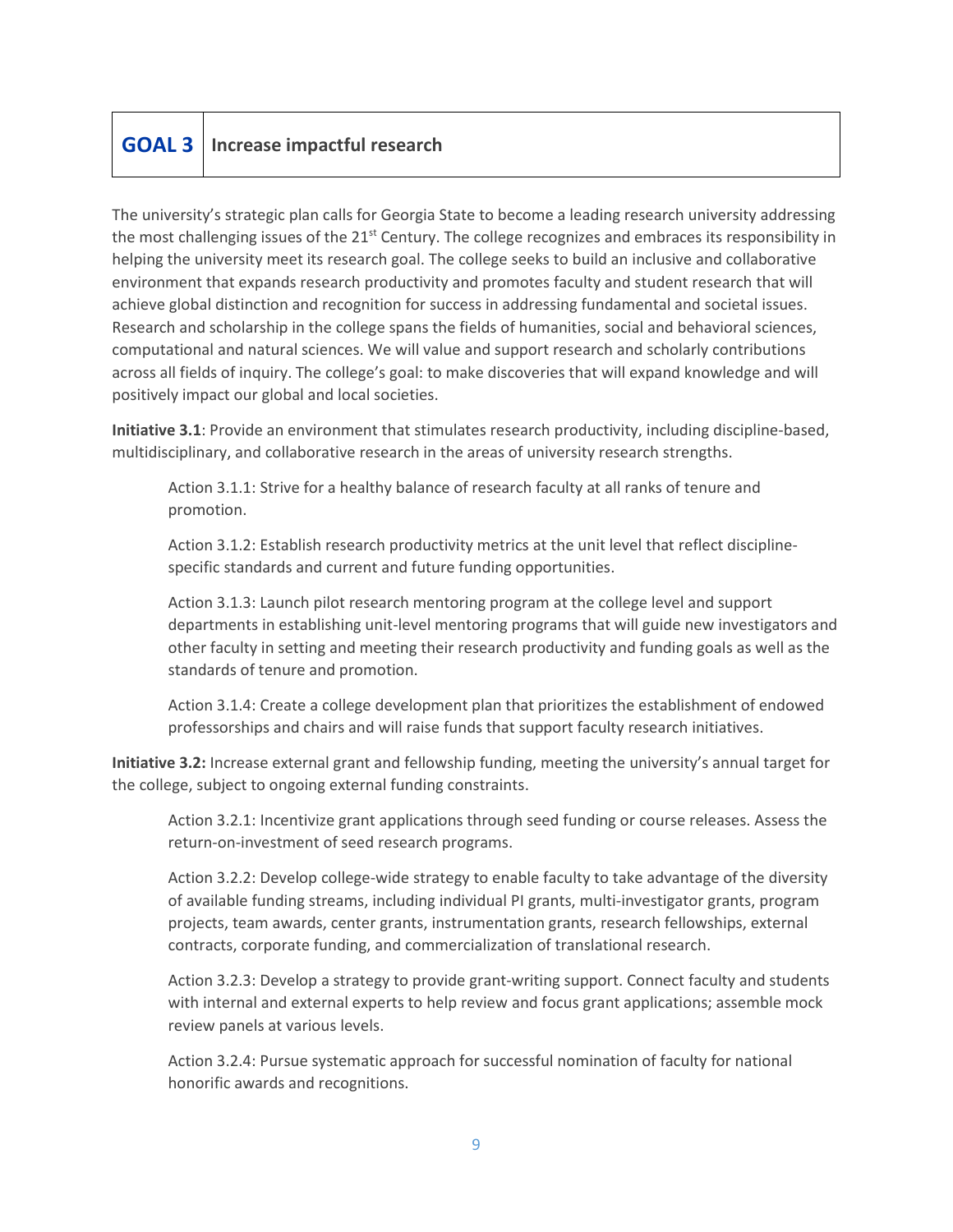**Initiative 3.3:** Strengthen research administration and infrastructure to support the research needs of the faculty.

Action 3.3.1: Hire a College Grants Officer to enhance and professionalize research administration; assess the number of grants and contracts staff that are needed.

Action 3.3.2: Develop and maintain databases that archive and track external grant and fellowship applications, successful grant and fellowship awards including multi-investigator team grants, and names of faculty who have served as grant or fellowship reviewers.

Action 3.3.3: Optimize use of available research space on a per-need basis; facilitate the use of shared research space within and across departments and the college.

**Initiative 3.4:** Raise the profile of our research and scholarship through enhanced communication and recognition of excellence.

Action 3.4.1: Leverage university-wide initiatives (e.g., Next Generation) in order to enhance and expand current college strengths and specific areas of research focus. Coordinate submission of multidisciplinary applications. Develop new research themes that take advantage of our strengths and prepare us for future growth.

Action 3.4.2: Create a Humanities Research Center at the college level that will showcase the college's best humanities research and scholarship, build a cohesive research community in the humanities, encourage growth in humanistic research, encourage growth in grant applications in the humanities, and attract foundation support.

Action 3.4.3: Develop and disseminate effective internal and external communication about faculty and student scholarship via social media, dean's newsletter, collaborative seminars, visiting scholars, public scholarship, and other means.

#### **Measuring our Progress**

M 3.A: Set, track, and meet research productivity metrics within each department.

M 3.B: Continue to track timeliness of grant and fellowship submissions to maintain 100% ontime submission rate.

M 3.C: Increase external funding.

M 3.D: Benchmark and set targets to ensure proper ratio of post-award grant dollars managed per grants and contracts officer.

M 3.E: Increase faculty award nominations.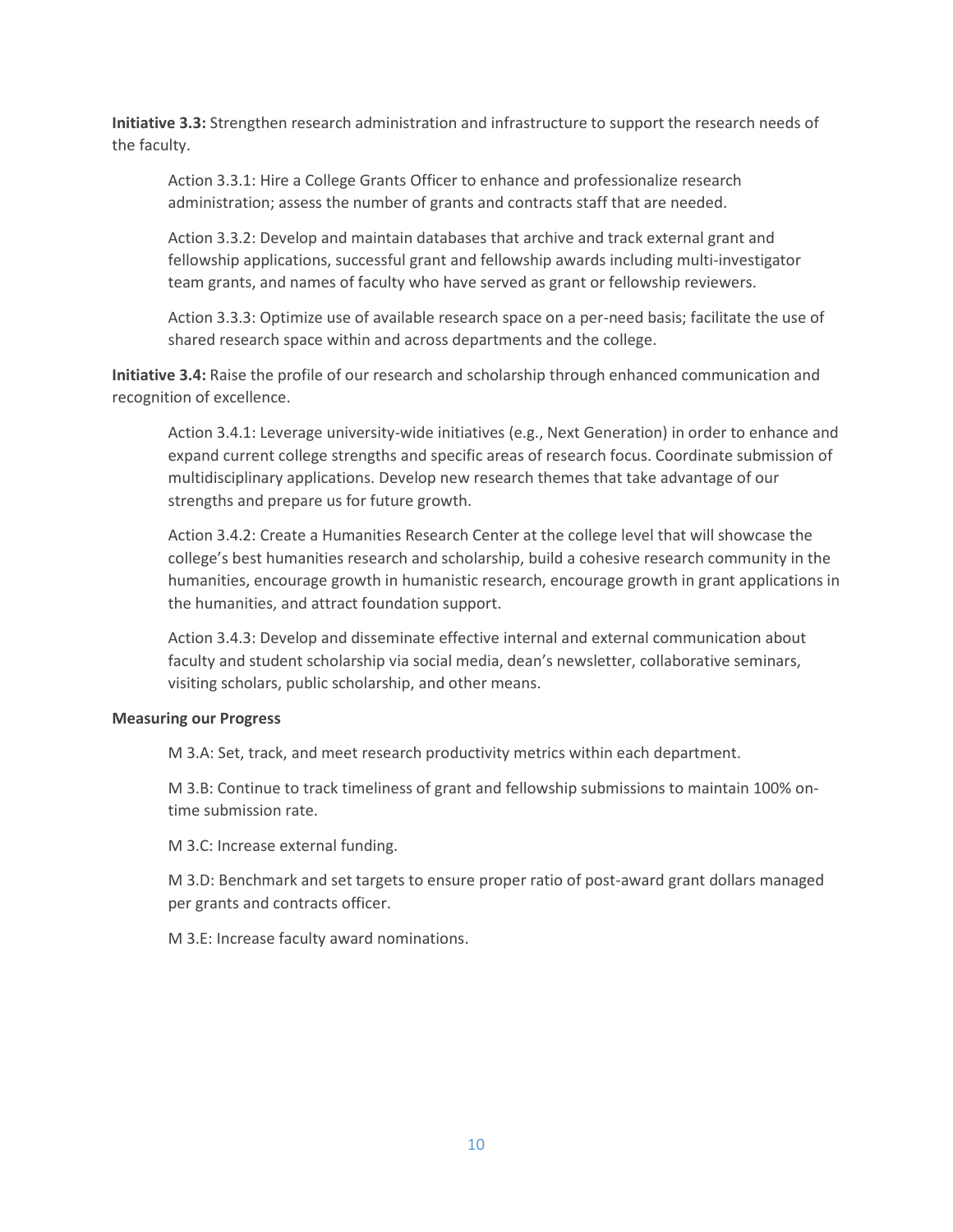### **GOAL 4 Address the complex challenges of cities**

The College of Arts and Sciences is an active partner in the university's goal to be a leader in addressing the challenges of our urban environments. As of the writing of this strategic plan, more than 60 college faculty members across a diverse range of disciplines are actively engaged in research and scholarship on cities, the health of urban communities, urban sustainability, and more. As a partner with Atlanta and other cities around the globe, the college conducts high-quality research on urban life and urban environments. In partnership with Georgia State's Urban Studies Institute and other units across the university, we seek to expand our leadership in tackling the complex challenges of our cities; we seek to become the university and college that Atlanta turns to for research to solve its problems as Atlanta realizes its goal to be a vibrant modern city, and to fulfill its workforce needs through excellent training and education.

**Initiative 4.1**: Support multidisciplinary research on cities and the quality of urban life.

Action 4.1.1: Support research through seed grants and pilot projects on urban research based in disciplines of the college, as well as symposia and faculty exchanges aimed at growing research related to cities locally and globally.

Action 4.1.2: Working with departments and faculty research teams, create partnerships and collaborations across the university and with community organizations and neighboring universities in order to identify and address the needs of the Atlanta region.

**Initiative 4.2**: Increase the opportunities for students to engage in urban-related learning experiences.

Action 4.2.1: Enhance existing curricula to increase opportunities for students at all levels to learn about and engage in urban topics through city-based signature experiences, including summer learning experiences; perspectives (PERS) courses focused on urban transportation, urban water, community development, etc.; and research projects.

Action 4.2.2: Facilitate student acquisition of the university City Scholar designation by promoting the program through advisement and other means, and by identifying additional urban-focused courses that can be used to gain the honor.

Action 4.2.3: Further develop graduate programs focused on applying and creating new knowledge on urban challenges.

Action 4.2.4: In partnership with Career Services and in consultation with Career Advisory Council (as defined in Goals 1 and 2), determine the career advantages of city-based educational experiences and integrate them into major-level experiences.

**Initiative 4.3**: Be a trusted and sought-after partner in Atlanta and other cities in the U.S. and internationally.

Action 4.3.1: Identify, track, and strengthen our network of community stakeholders.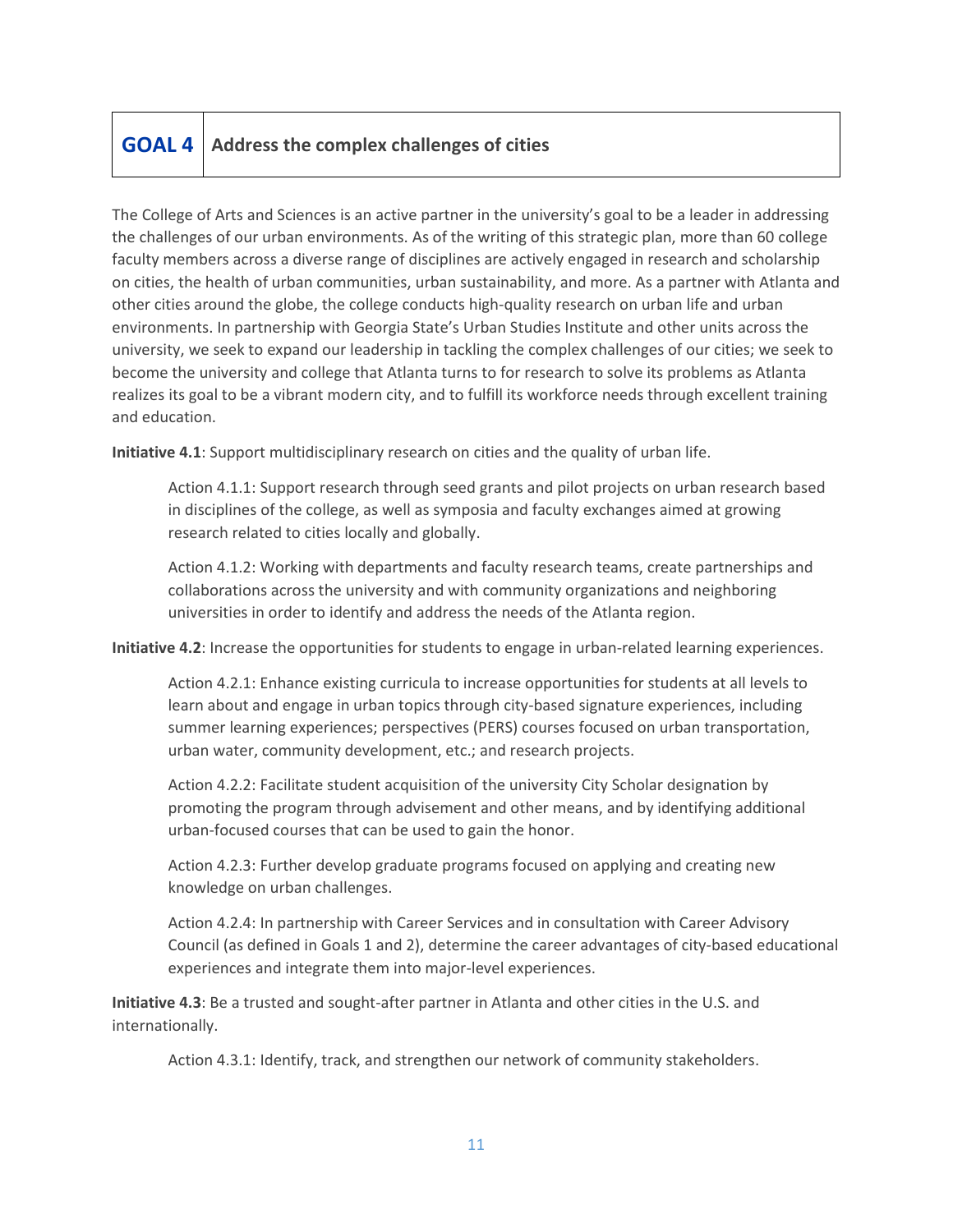Action 4.3.2: Leverage community partnerships and relationships with alumni and other supporters to fund research on the challenges of cities as well as city-based educational and outreach programs that benefit our students, partners, and the citizens of Atlanta.

Action 4.3.3: Develop community-facing continuing education opportunities to share our expertise on Atlanta.

Action 4.3.4: Develop broadcast media programming around cross-disciplinary urban themes that educates the community and publicizes the wealth of research and learning opportunities in the college focused on cities.

#### **Measuring our Progress**

M 4.A: Increase grants, publications, conference attendance that focuses on urban issues.

M 4.B: Increase courses and course enrollments focused on urban issues.

M 4.C: Increase the number of students earning the City Scholar designation.

M 4.D: Increase number of students carrying out urban-focused research projects, internships, co-ops, and community-based service learning projects.

M 4.E: Increase number of public symposia, lectures, and other forums on or about cities or Atlanta.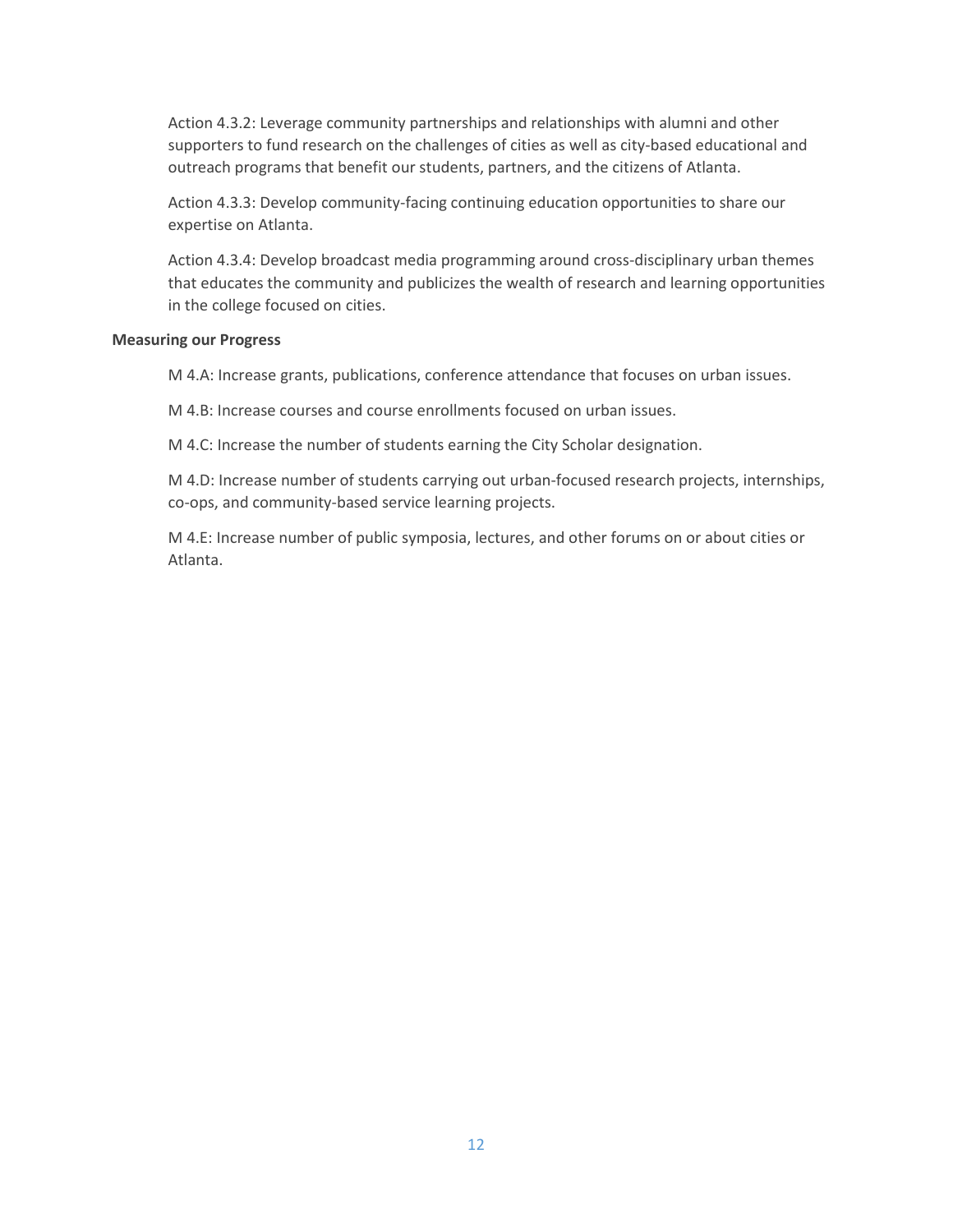#### **GOAL 5 Increase global and international research, learning experiences, and outreach**

The College of Arts and Sciences is a leader in providing global education and research opportunities. In partnership with the Global Studies Institute (GSI) and other units across the college and university, we seek to expand understanding of the nature and problems of global societies, and we seek to partner with private, public, government entities to develop solutions to these global problems.

**Initiative 5.1:** Encourage and support global and globally-focused multidisciplinary research.

Action 5.1.1: Create capacity and appropriate incentives for faculty to engage in globally-focused research, global faculty networks, and faculty exchanges.

Action 5.1.2: Grow and diversify funding sources in support of globally-focused research.

**Initiative 5.2:** Increase opportunities for students to engage in globally-oriented learning experiences, including study abroad and international exchanges.

Action 5.2.1: Expand global offerings through degree and certificate programs, perspectives (PERS) courses, other courses with significant global content.

Action 5.2.2: Facilitate student acquisition of the university Global Scholar designation by promoting the program through advisement and other means, and by identifying additional globally-focused courses that can be used to gain the honor.

Action 5.2.3: Promote the study of world languages through the Certificate of Language Ability and other language credentialing.

Action 5.2.4: Increase and promote signature experiences that have a global focus, including study abroad, virtual and real exchanges, Collaborative Online International Learning (COIL). Coordinate programming with the Office of International Initiatives in order to facilitate these.

Action 5.2.5: In partnership with Career Services and in consultation with Career Advisory Council (as defined in Goals 1 and 2), determine the career advantages of global experiences and integrate them into major-level experiences.

**Initiative 5.3:** Increase global engagement and outreach to bring Georgia State to the world and the world to Georgia State.

Action 5.3.1: Sponsor conferences and symposia that focus on global topics, trends, and issues.

Action 5.3.2: Identify and establish long-term relationships with donors. Leverage donor relationships to fund research on global problems as well as global experiential education and outreach programs that benefit our students, local international communities, and our partners in Atlanta and abroad.

Action 5.3.3: Develop and implement an integrated communication strategy to disseminate research and global experiences broadly.